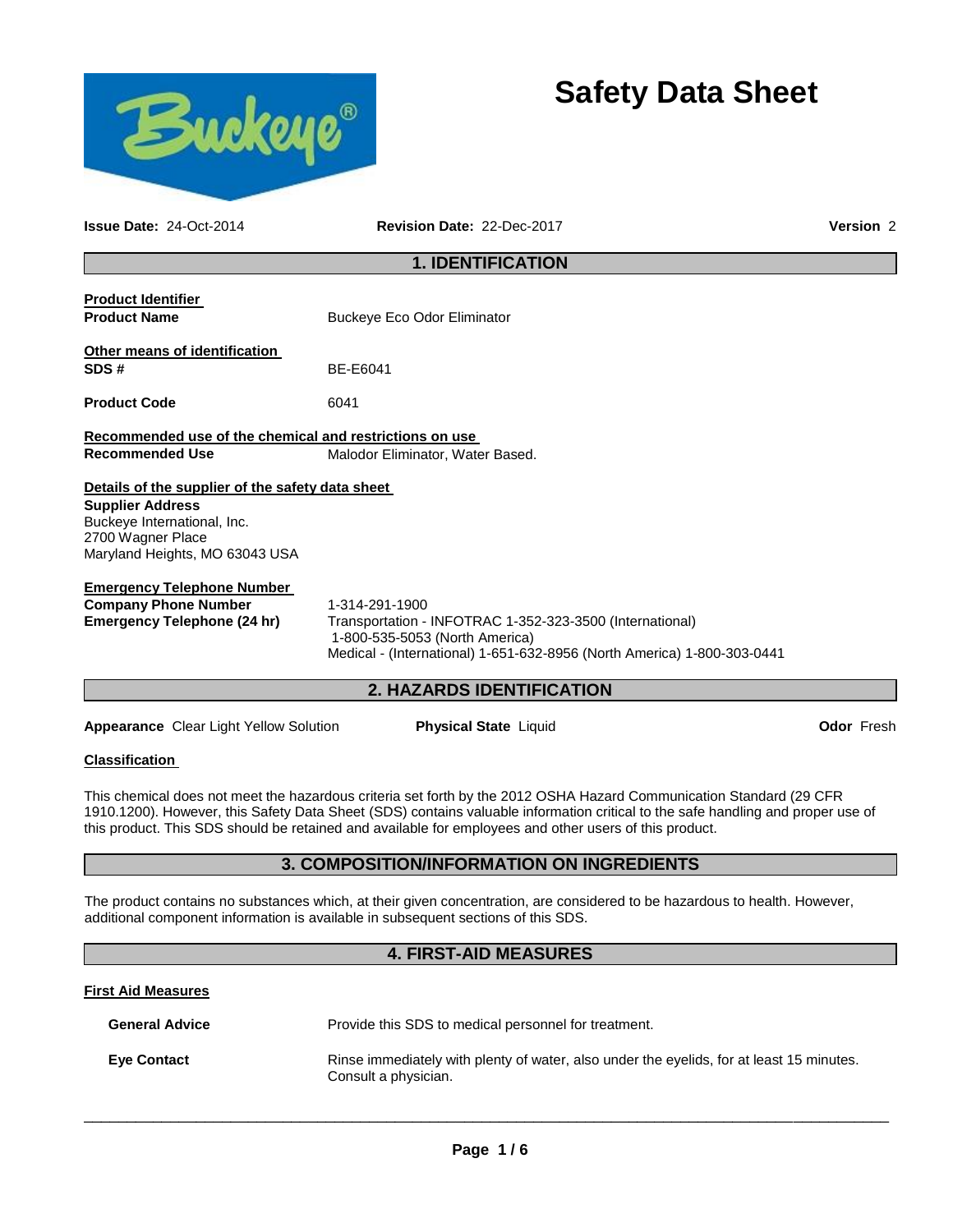| <b>Skin Contact</b> | Wash off immediately with plenty of water for at least 15 minutes.                                                                        |
|---------------------|-------------------------------------------------------------------------------------------------------------------------------------------|
| <b>Inhalation</b>   | Remove to fresh air.                                                                                                                      |
| Ingestion           | Give two large glasses of water. Do NOT induce vomiting. Never give anything by mouth to<br>an unconscious person. Get medical attention. |

\_\_\_\_\_\_\_\_\_\_\_\_\_\_\_\_\_\_\_\_\_\_\_\_\_\_\_\_\_\_\_\_\_\_\_\_\_\_\_\_\_\_\_\_\_\_\_\_\_\_\_\_\_\_\_\_\_\_\_\_\_\_\_\_\_\_\_\_\_\_\_\_\_\_\_\_\_\_\_\_\_\_\_\_\_\_\_\_\_\_\_\_\_

#### **Most important symptoms and effects**

| <b>Symptoms</b> | Eye contact may cause redness or burning sensation. |  |
|-----------------|-----------------------------------------------------|--|
|                 |                                                     |  |

#### **Indication of any immediate medical attention and special treatment needed**

**Notes to Physician Treat symptomatically.** 

# **5. FIRE-FIGHTING MEASURES**

#### **Suitable Extinguishing Media**

Use extinguishing measures that are appropriate to local circumstances and the surrounding environment.

**Unsuitable Extinguishing Media** Not determined.

#### **Specific Hazards Arising from the Chemical**

Not determined.

**Hazardous Combustion Products** Carbon oxides.

#### **Protective equipment and precautions for firefighters**

As in any fire, wear self-contained breathing apparatus pressure-demand, MSHA/NIOSH (approved or equivalent) and full protective gear.

### **6. ACCIDENTAL RELEASE MEASURES**

#### **Personal precautions, protective equipment and emergency procedures**

| <b>Personal Precautions</b> | Use personal protective equipment as required. |
|-----------------------------|------------------------------------------------|
|-----------------------------|------------------------------------------------|

**Environmental Precautions** See Section 12 for additional Ecological Information.

#### **Methods and material for containment and cleaning up**

| <b>Methods for Containment</b> | Prevent further leakage or spillage if safe to do so.                     |  |
|--------------------------------|---------------------------------------------------------------------------|--|
| Mathado far Claan IIn          | Diele un with mon, wet/dry voo, er obeerheet meterial. Dinee aree with el |  |

**Methods for Clean-Up** Pick up with mop, wet/dry vac, or absorbent material. Rinse area with clear water and allow floor to dry before allowing traffic. Dispose of in accordance with federal, state and local regulations.

# **7. HANDLING AND STORAGE**

#### **Precautions for safe handling**

**Advice on Safe Handling** Handle in accordance with good industrial hygiene and safety practice. Avoid contact with skin, eyes or clothing. Wash face, hands, and any exposed skin thoroughly after handling.

#### **Conditions for safe storage, including any incompatibilities**

**Storage Conditions Keep containers tightly closed in a dry, cool and well-ventilated place.**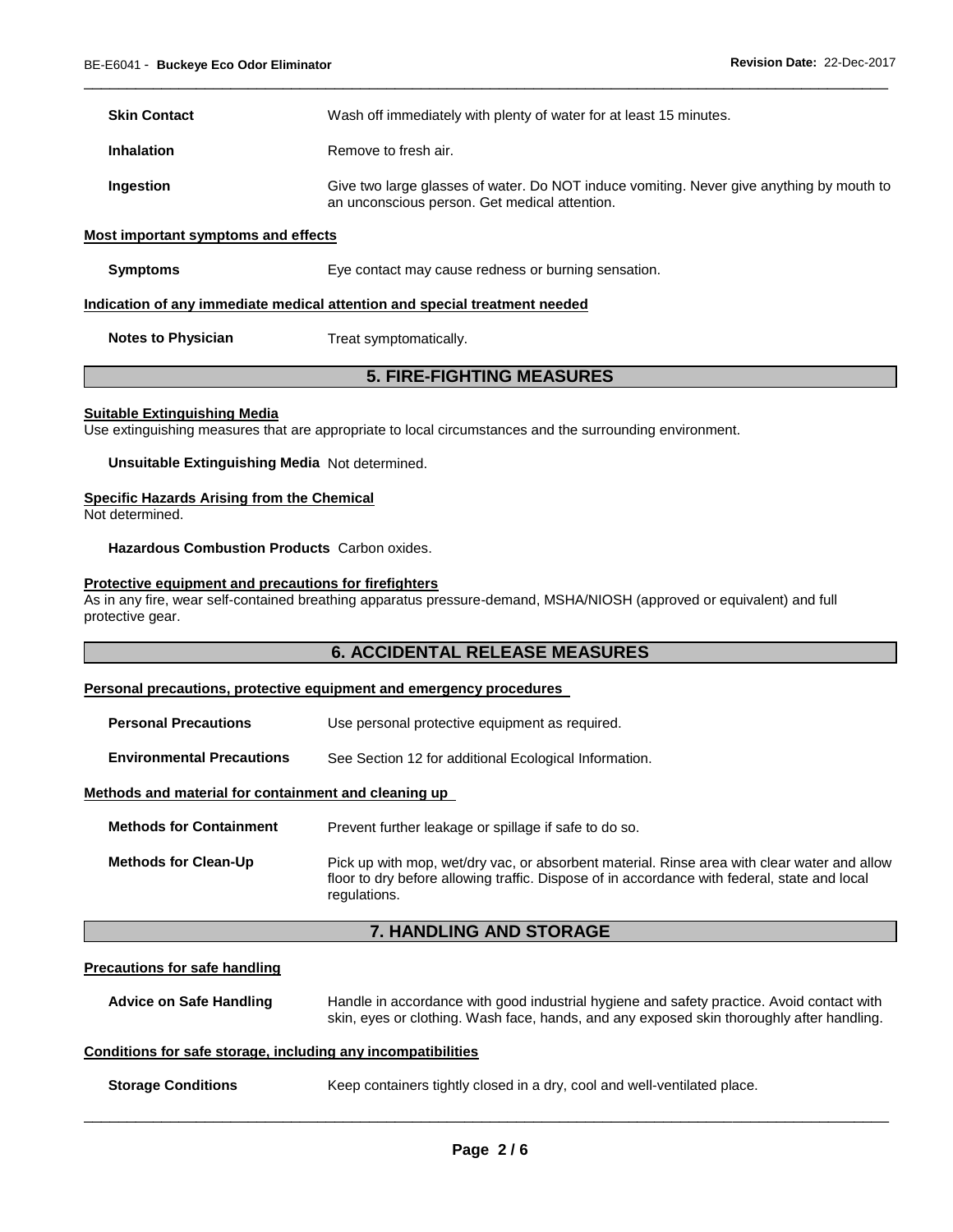**Incompatible Materials Do not mix with chlorinated detergents (bleach).** 

# **8. EXPOSURE CONTROLS/PERSONAL PROTECTION**

\_\_\_\_\_\_\_\_\_\_\_\_\_\_\_\_\_\_\_\_\_\_\_\_\_\_\_\_\_\_\_\_\_\_\_\_\_\_\_\_\_\_\_\_\_\_\_\_\_\_\_\_\_\_\_\_\_\_\_\_\_\_\_\_\_\_\_\_\_\_\_\_\_\_\_\_\_\_\_\_\_\_\_\_\_\_\_\_\_\_\_\_\_

**Exposure Guidelines** This product, as supplied, does not contain any hazardous materials with occupational exposure limits established by the region specific regulatory bodies **Appropriate engineering controls Engineering Controls** Ensure adequate ventilation, especially in confined areas. Showers. Eyewash stations. **Individual protection measures, such as personal protective equipment Eye/Face Protection** Refer to 29 CFR 1910.133 for eye and face protection regulations. Wear safety glasses or goggles to protect against exposure. **Skin and Body Protection** Refer to 29 CFR 1910.138 for appropriate skin and body protection. Wear rubber gloves or other impervious gloves. **Respiratory Protection** Refer to 29 CFR 1910.134 for respiratory protection requirements. No protective equipment is needed under normal use conditions.

**General Hygiene Considerations** Handle in accordance with good industrial hygiene and safety practice. Wash face, hands and any exposed skin thoroughly after handling.

# **9. PHYSICAL AND CHEMICAL PROPERTIES**

#### **Information on basic physical and chemical properties**

| <b>Physical State</b><br>Appearance<br>Color | Liquid<br>Clear Light Yellow Solution<br>Light yellow    | Odor<br><b>Odor Threshold</b> | Fresh<br>Not determined |
|----------------------------------------------|----------------------------------------------------------|-------------------------------|-------------------------|
| <b>Property</b>                              | Values                                                   | Remarks • Method              |                         |
| рH                                           | pH (Conc.) 8.6 +/- 0.2; (1:16 Dilution)<br>$7.0 +/- 0.2$ |                               |                         |
| <b>Melting Point/Freezing Point</b>          | Not determined                                           |                               |                         |
| <b>Boiling Point/Boiling Range</b>           | 100 °C / 212 °F                                          |                               |                         |
| <b>Flash Point</b>                           | None                                                     | Tag Closed Cup                |                         |
| <b>Evaporation Rate</b>                      | 1.0                                                      | (Water = 1)                   |                         |
| <b>Flammability (Solid, Gas)</b>             | Liquid- Not Applicable                                   |                               |                         |
| <b>Upper Flammability Limits</b>             | Not determined                                           |                               |                         |
| <b>Lower Flammability Limit</b>              | Not determined                                           |                               |                         |
| <b>Vapor Pressure</b>                        | Not determined                                           |                               |                         |
| <b>Vapor Density</b>                         | Not determined                                           |                               |                         |
| <b>Specific Gravity</b>                      | 1.02                                                     |                               |                         |
| <b>Water Solubility</b>                      | Infinite                                                 |                               |                         |
| Solubility in other solvents                 | Not determined                                           |                               |                         |
| <b>Partition Coefficient</b>                 | Not determined                                           |                               |                         |
| <b>Auto-ignition Temperature</b>             | Not determined                                           |                               |                         |
| <b>Decomposition Temperature</b>             | Not determined                                           |                               |                         |
| <b>Kinematic Viscosity</b>                   | Not determined                                           |                               |                         |
| <b>Dynamic Viscosity</b>                     | Not determined                                           |                               |                         |
| <b>Explosive Properties</b>                  | Not determined                                           |                               |                         |
| <b>Oxidizing Properties</b>                  | Not determined                                           |                               |                         |
| <b>Additional Information</b>                | % Volatile by weight 93.5                                |                               |                         |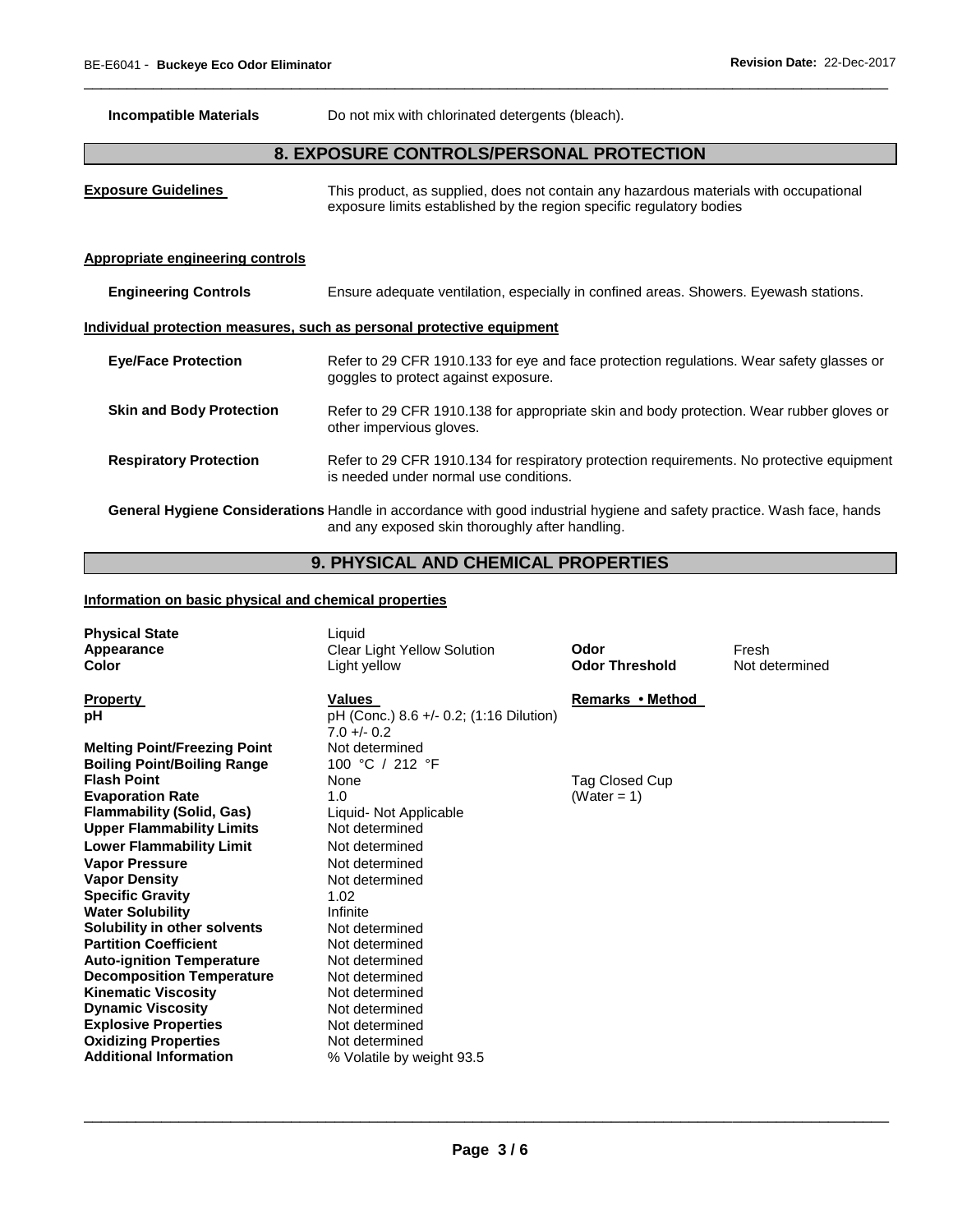# **10. STABILITY AND REACTIVITY**

\_\_\_\_\_\_\_\_\_\_\_\_\_\_\_\_\_\_\_\_\_\_\_\_\_\_\_\_\_\_\_\_\_\_\_\_\_\_\_\_\_\_\_\_\_\_\_\_\_\_\_\_\_\_\_\_\_\_\_\_\_\_\_\_\_\_\_\_\_\_\_\_\_\_\_\_\_\_\_\_\_\_\_\_\_\_\_\_\_\_\_\_\_

#### **Reactivity**

Not reactive under normal conditions.

#### **Chemical Stability**

Stable under recommended storage conditions.

#### **Possibility of Hazardous Reactions**

None under normal processing.

**Hazardous Polymerization** Hazardous polymerization does not occur.

#### **Conditions to Avoid**

Keep out of reach of children.

#### **Incompatible Materials**

Do not mix with chlorinated detergents (bleach).

#### **Hazardous Decomposition Products**

Carbon oxides.

# **11. TOXICOLOGICAL INFORMATION**

#### **Information on likely routes of exposure**

| <b>Product Information</b> |                          |
|----------------------------|--------------------------|
| <b>Eye Contact</b>         | Avoid contact with eyes. |
| <b>Skin Contact</b>        | Avoid contact with skin. |
| <b>Inhalation</b>          | Do not inhale.           |
| Ingestion                  | Do not ingest.           |

#### **Component Information**

| <b>Chemical Name</b>                | Oral LD50                                                         | Dermal LD50 | <b>Inhalation LC50</b> |
|-------------------------------------|-------------------------------------------------------------------|-------------|------------------------|
| nonylphenol ethoxylate              | $= 2590$ mg/kg (Rat) = 1310 mg/kg = 1780 µL/kg (Rabbit) = 2 mL/kg |             |                        |
| 9016-45-9                           | Rat                                                               | Rabbit)     |                        |
| Sodium xylenesulfonate<br>1300-72-7 | = 1000 mg/kg (Rat)                                                |             |                        |

#### **Information on physical, chemical and toxicological effects**

**Symptoms** Please see section 4 of this SDS for symptoms.

#### **Delayed and immediate effects as well as chronic effects from short and long-term exposure**

**Carcinogenicity** Based on the information provided, this product does not contain any carcinogens or potential carcinogens as listed by OSHA, IARC or NTP.

#### **Numerical measures of toxicity**

Not determined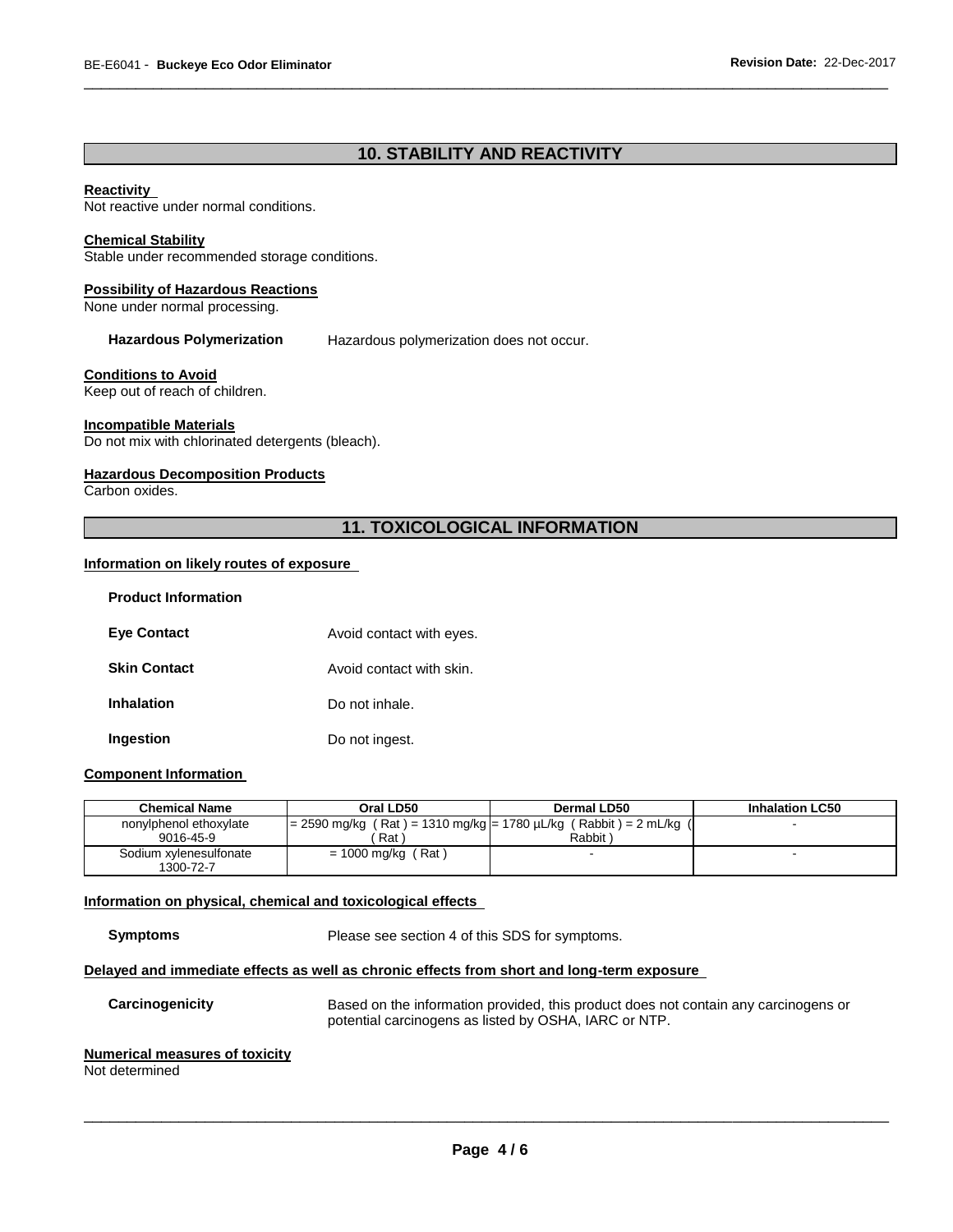# **12. ECOLOGICAL INFORMATION**

\_\_\_\_\_\_\_\_\_\_\_\_\_\_\_\_\_\_\_\_\_\_\_\_\_\_\_\_\_\_\_\_\_\_\_\_\_\_\_\_\_\_\_\_\_\_\_\_\_\_\_\_\_\_\_\_\_\_\_\_\_\_\_\_\_\_\_\_\_\_\_\_\_\_\_\_\_\_\_\_\_\_\_\_\_\_\_\_\_\_\_\_\_

#### **Ecotoxicity**

The product is not classified as environmentally hazardous. However, this does not exclude the possibility that large or frequent spills can have a harmful or damaging effect on the environment.

### **Persistence/Degradability**

Not determined.

#### **Bioaccumulation**

Not determined.

#### **Mobility**

Not determined

#### **Other Adverse Effects**

Not determined

# **13. DISPOSAL CONSIDERATIONS**

### **Waste Treatment Methods**

| <b>Disposal of Wastes</b>     | Disposal should be in accordance with applicable regional, national and local laws and<br>regulations. |
|-------------------------------|--------------------------------------------------------------------------------------------------------|
| <b>Contaminated Packaging</b> | Disposal should be in accordance with applicable regional, national and local laws and<br>regulations. |

#### **14. TRANSPORT INFORMATION**

| <b>Note</b> | Please see current shipping paper for most up to date shipping information, including<br>exemptions and special circumstances. |
|-------------|--------------------------------------------------------------------------------------------------------------------------------|
| <u>DOT</u>  | Not regulated                                                                                                                  |
| <u>IATA</u> | Not regulated                                                                                                                  |
| <b>IMDG</b> | Not regulated                                                                                                                  |

**15. REGULATORY INFORMATION** 

#### **International Inventories**

All ingredients are listed or exempt from listing on Chemical Substance Inventory

#### **US Federal Regulations**

#### **CERCLA**

This material, as supplied, does not contain any substances regulated as hazardous substances under the Comprehensive Environmental Response Compensation and Liability Act (CERCLA) (40 CFR 302) or the Superfund Amendments and Reauthorization Act (SARA) (40 CFR 355).

#### **SARA 313**

\_\_\_\_\_\_\_\_\_\_\_\_\_\_\_\_\_\_\_\_\_\_\_\_\_\_\_\_\_\_\_\_\_\_\_\_\_\_\_\_\_\_\_\_\_\_\_\_\_\_\_\_\_\_\_\_\_\_\_\_\_\_\_\_\_\_\_\_\_\_\_\_\_\_\_\_\_\_\_\_\_\_\_\_\_\_\_\_\_\_\_\_\_ Section 313 of Title III of the Superfund Amendments and Reauthorization Act of 1986 (SARA). This product does not contain any chemicals which are subject to the reporting requirements of the Act and Title 40 of the Code of Federal Regulations, Part 372